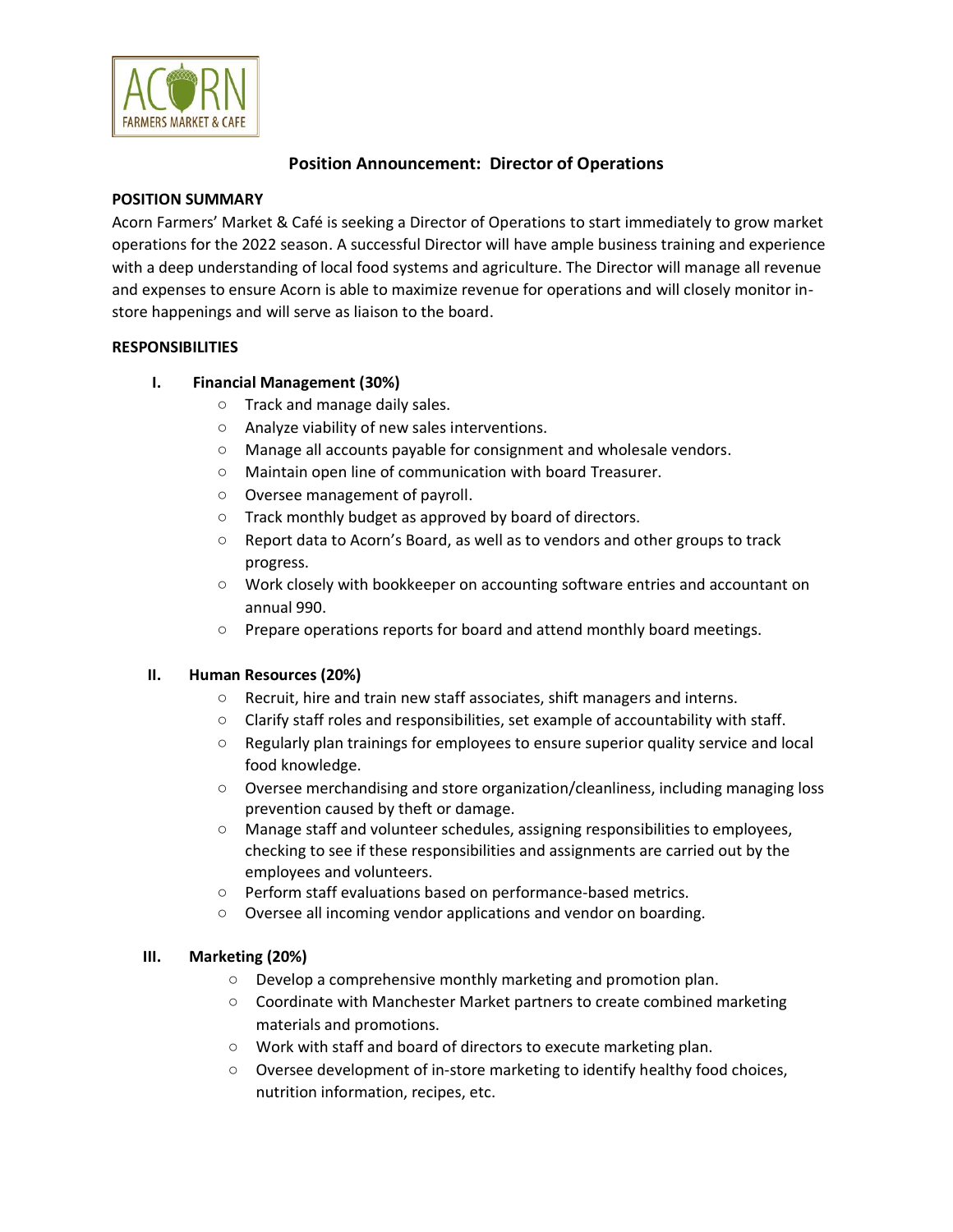

○ Oversee design marketing and merchandising for items that qualify for SNAP, DUFB and other food assistance programs.

## IV. **Programming and Fund Development (15%)**

- Work with board directors and partner organizations to develop and execute consumer focused programming.
- Maintain a spreadsheet with upcoming grant opportunities.
- Work with the board to submit grant proposals for upcoming projects.

### V. **Vendor and Relationship Management (15%)**

- Oversee new vendor onboarding.
- Work closely with shift managers to ensure ideal mix of consignment product is represented in the store each week.
- Establish clear and consistent communication with wholesale and consignment vendors.
- Regularly train staff on best practices of working with vendors.
- Serve as representative of Acorn for all store-related meetings and business.

### **MINIMUM REQUIREMENTS**

- A bachelor's degree in business or related field.
- At least two years of management experience, experience in a nonprofit environment that partners with multiple other organizations.
- Experience with budgeting, bookkeeping skills preferably experience using QuickBooks.
- Experience analyzing, summarizing, and presenting business data in a clear and concise manner.
- Experience with team approach to business operations, setting and executing goals for employees.
- Effective communication skills both written and oral.
- Highly proficient with Microsoft Office, especially Microsoft Excel and Google suite.
- Highly knowledgeable in local food systems and agriculture.

### **COMPENSATION AND BENEFITS**

- Compensation commensurate with experience starting at \$50,000.
- PTO and benefits contribution.
- Access to fresh, local foods.
- Positive and cooperative work environment.

### **ABOUT ACORN FARMERS MARKET & CAFÉ**

Acorn Farmers' Market and Café is a neighborhood farmers market selling locally sourced meat, dairy, produce, baked goods, and freshly prepared ready-to-go foods. All products are priced by the producers and the producer keeps 75% of each sale. Acorn hosts local events focused on agriculture, nutrition, and the arts.